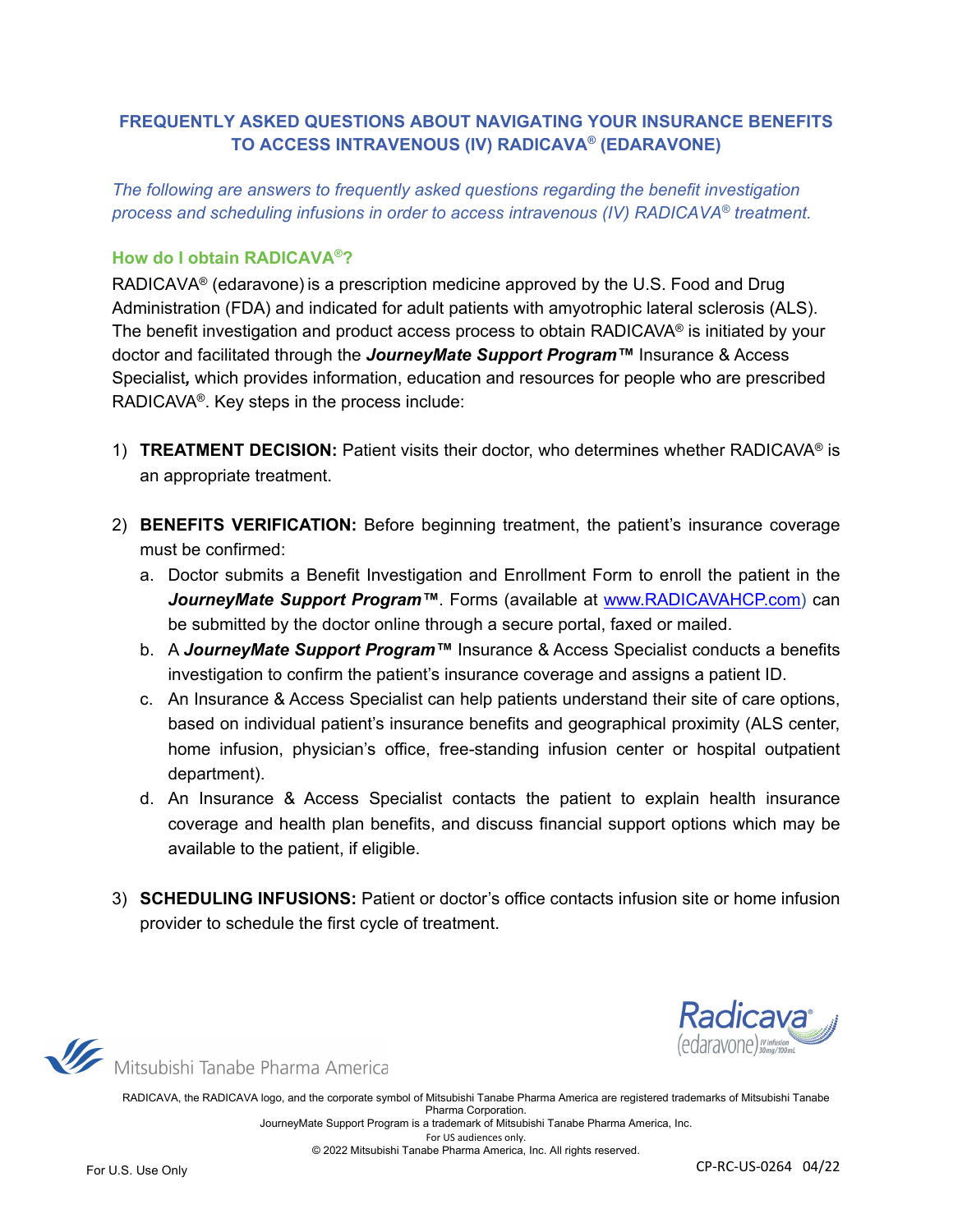4) **RADICAVA ORDERED:** Site of care submits an Order Form for Buy and Bill with patient ID to the *JourneyMate Support Program™* to obtain RADICAVA® for scheduled treatment. The *JourneyMate Support Program™* facilitates RADICAVA® shipment from distributor to infusion site.

For more information on the benefits investigation process call an Insurance & Access Specialist at 1-844-772-4548. Visit [www.RADICAVA.com](http://www.radicava.com/) for more information and sign up to receive email updates about RADICAVA®.

#### **How does the** *JourneyMate Support Program™* **work?**

The *JourneyMate Support Program™* provides information, education and resources for people with ALS who receive RADICAVA®. The *JourneyMate Support Program™* can provide:

- **Insurance & Access Specialist**: Once you have prescribed RADICAVA® and submitted a Benefit Investigation and Enrollment Form (BIF) to check how a patient's health insurance covers RADICAVA®, an Insurance & Access Specialist will reach out to the patient to help them understand the insurance and site of care selection process. An Insurance & Access Specialist not only helps investigate a patient's health insurance coverage and health plan benefits, but also the RADICAVA® financial support options which may be available to patients if they meet all eligibility criteria. Additionally, an Insurance & Access Specialist can help patients understand their site of care options, whether they are accessing treatment from an infusion therapy provider or a specialty pharmacy. They are also available throughout the patient's treatment journey to help answer insurance and access-related questions.
- **Patient Assistance Program**: We know every day matters for people with ALS. So, we created the Patient Assistance Program, in which eligible, uninsured patients may receive RADICAVA® at no charge from Mitsubishi Tanabe Pharma America for up to two years. How the Patient Assistance Program works:
	- $\circ$  You and your doctor complete the Benefit Investigation and Enrollment Form and submit to the *JourneyMate Support Program™* Insurance & Access Specialist with all required documentation.
	- $\circ$  The Insurance & Access Specialist contacts you to verify that you do not have health insurance coverage, and to gather information on your household size and income. Then, your income will be verified electronically, or you will be asked to



Mitsubishi Tanabe Pharma America

RADICAVA, the RADICAVA logo, and the corporate symbol of Mitsubishi Tanabe Pharma America are registered trademarks of Mitsubishi Tanabe Pharma Corporation. JourneyMate Support Program is a trademark of Mitsubishi Tanabe Pharma America, Inc.

For US audiences only.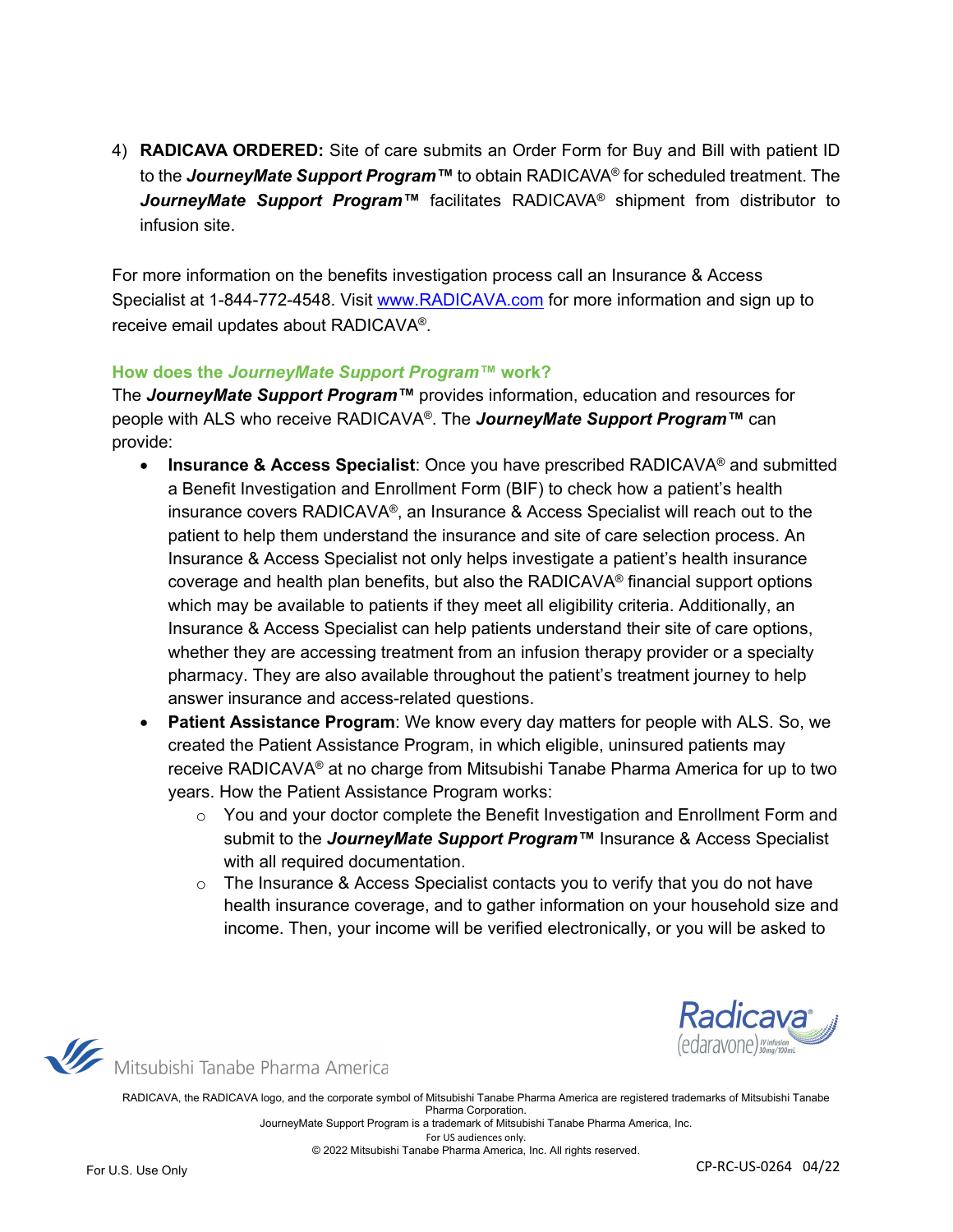provide financial documentation to confirm that you meet all eligibility requirements.

- o If you meet the Patient Assistance Program requirements, the program will cover your RADICAVA® medication as prescribed by your doctor at no charge for one year.\*
- $\circ$  You must reconfirm your eligibility for continued participation in the program after your initial 12-month eligibility period by providing proof of income. Income will be verified electronically, or you must submit accurate and complete documentation (eg, most recent federal tax returns, W-2, pay stubs) as requested by MTPA each year to validate levels of income.
- $\circ$  If you continue to meet the program requirements, you may be able to receive RADICAVA® at no charge for an additional 12 months.

*\*Only product is provided at no charge. The Patient Assistance Program covers only the cost of RADICAVA® and not the cost of any infusion services or doctor visits, which are the sole responsibility of the patient.*

For more information, contact the Insurance & Access Specialist by calling toll-free at 1-844- 772-4548. Patients prescribed RADICAVA® should check eligibility requirements for each aspect of our Patient Assistance Program as restrictions apply.

### **What are the important things to know about scheduling my treatment?**

Once your doctor prescribes RADICAVA® for you, a dedicated Insurance & Access Specialist is ready to help you find an infusion site of care. You or your doctor can contact the infusion site or home infusion provider to schedule the first cycle of treatment. Consider transportation to and from your appointments. If needed, the Insurance & Access Specialist can help you identify transportation options in your area.

#### **Is RADICAVA shipped directly to me? What do I need to know about storing it?**

If you plan to receive RADICAVA<sup>®</sup> at an infusion center, the medicine will be shipped directly to your provider. If you plan to receive RADICAVA® through a home infusion provider, RADICAVA® may be shipped to your home. RADICAVA® should be stored in a cool, dark place and should be administered within 24 hours of opening the package.<sup>[1](#page-4-0)</sup>



Mitsubishi Tanabe Pharma America

RADICAVA, the RADICAVA logo, and the corporate symbol of Mitsubishi Tanabe Pharma America are registered trademarks of Mitsubishi Tanabe Pharma Corporation. JourneyMate Support Program is a trademark of Mitsubishi Tanabe Pharma America, Inc. For US audiences only.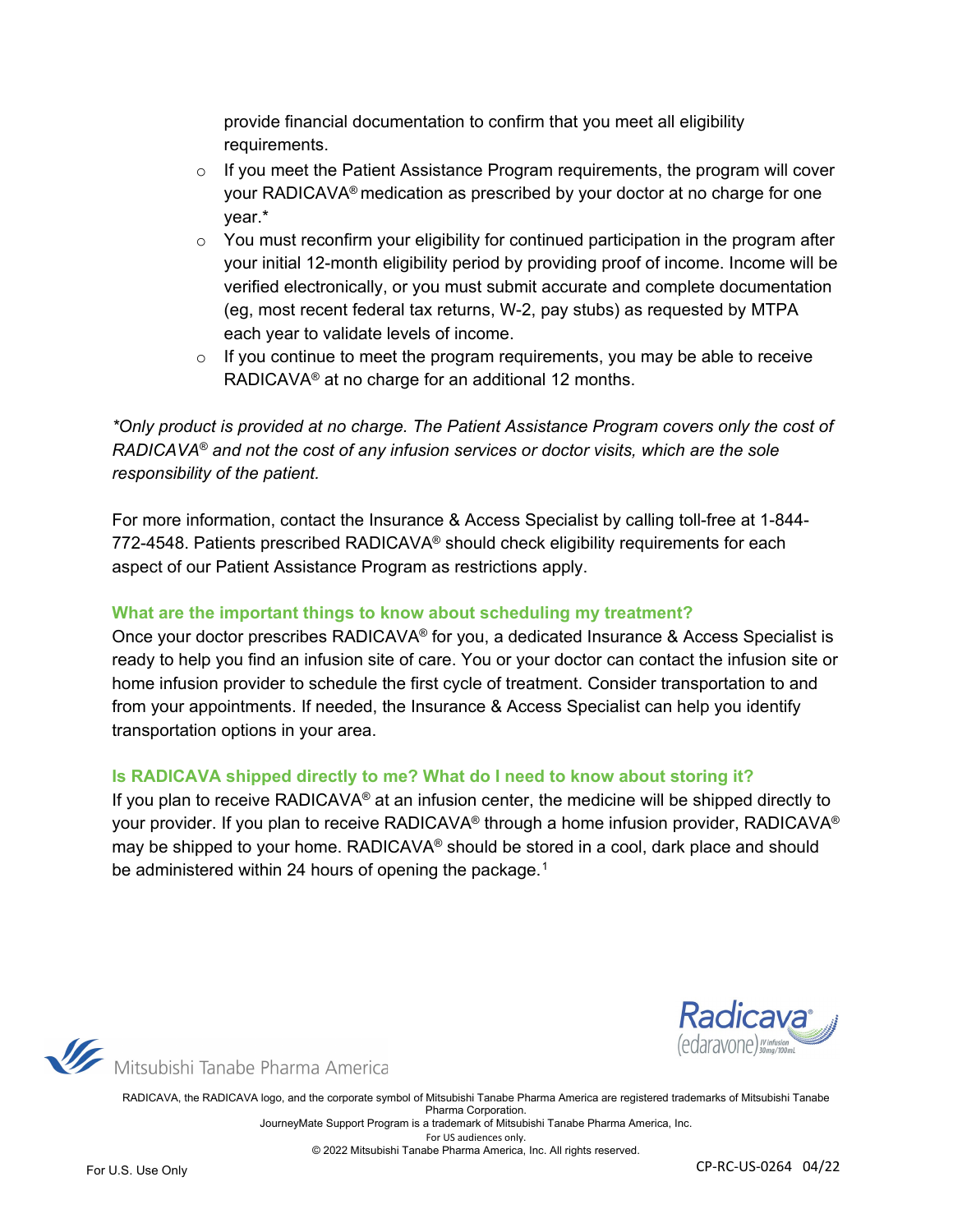# **Please see Prescribing Information, including Patient Information for RADICAVA®, also available at radicava.com.**

**Important Safety Information for RADICAVA® (edaravone)**

#### **IMPORTANT SAFETY INFORMATION**

**Before you receive Radicava®, tell your healthcare provider about all of your medical conditions, including if you:**

- have asthma.
- are allergic to other medicines.
- are pregnant or plan to become pregnant. It is not known if Radicava<sup>®</sup> will harm your unborn baby.
- are breastfeeding or plan to breastfeed. It is not known if Radicava<sup>®</sup> passes into your breastmilk. You and your healthcare provider should decide if you will receive Radicava® or breastfeed.

Tell your healthcare provider about all the medicines you take, including prescription and overthe-counter medicines, vitamins, and herbal supplements.

#### **What are the possible side effects of Radicava®?**

- Radicava® may cause serious side effects including hypersensitivity (allergic) reactions and sulfite allergic reactions.
- Hypersensitivity reactions have happened in people receiving Radicava® and can happen after your infusion is finished.
- Radicava® contains sodium bisulfite, a sulfite that may cause a type of allergic reaction that can be serious and life-threatening. Sodium bisulfite can also cause less severe asthma episodes in certain people. Sulfite sensitivity can happen more often in people who have asthma than in people who do not have asthma.
- Tell your healthcare provider right away or go to the nearest emergency room if you have any of the following symptoms: hives; swelling of the lips, tongue, or face; fainting; breathing problems; wheezing; trouble swallowing; dizziness; itching; or an asthma attack (in people with asthma).



Mitsubishi Tanabe Pharma America

RADICAVA, the RADICAVA logo, and the corporate symbol of Mitsubishi Tanabe Pharma America are registered trademarks of Mitsubishi Tanabe Pharma Corporation. JourneyMate Support Program is a trademark of Mitsubishi Tanabe Pharma America, Inc.

For US audiences only.